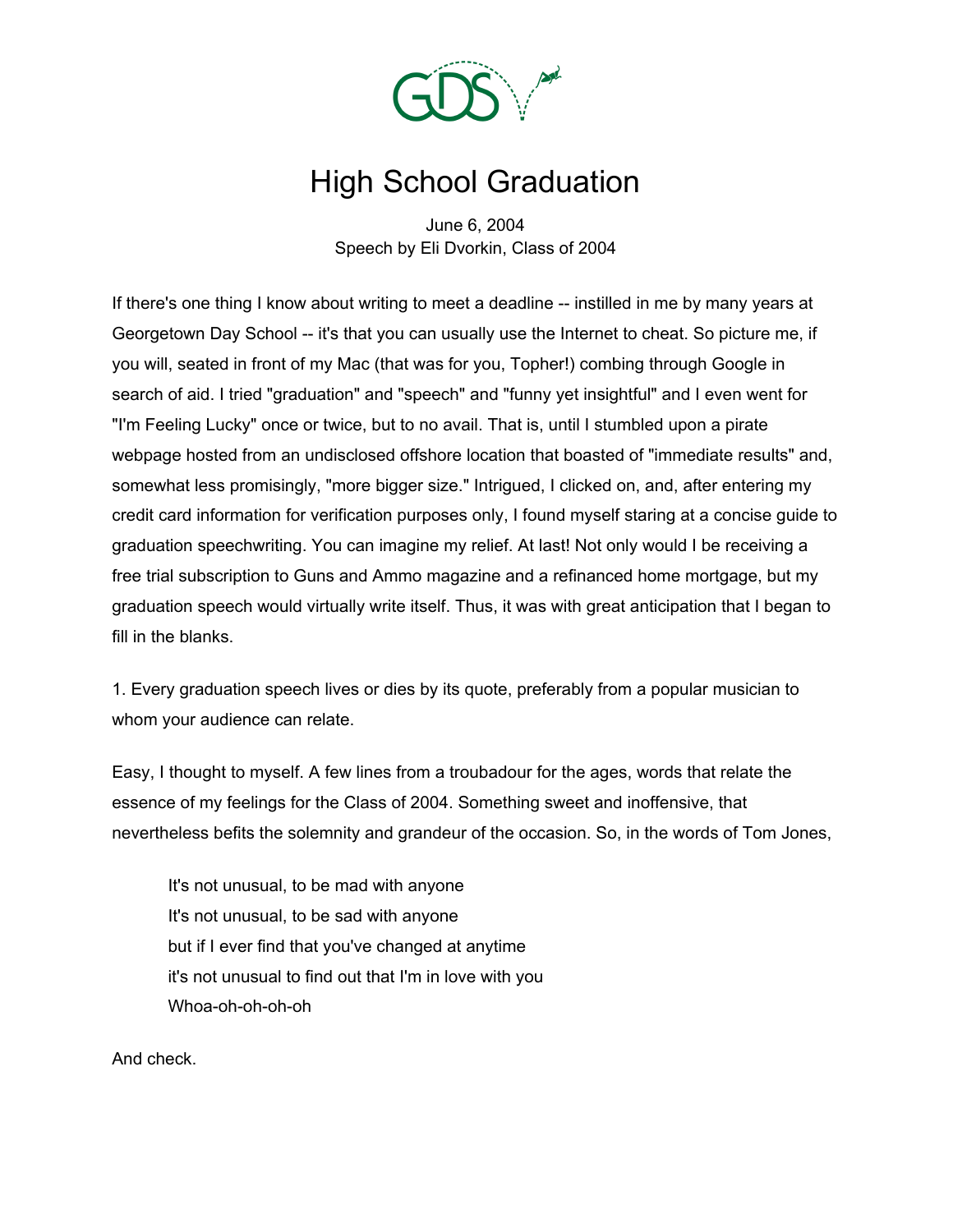2. Choose an apt, timely metaphor for the graduating class.

This portion of the speech also seemed to write itself. I had to look no further than my own back yard. I refer, of course, to the cicadas. For, like Brood X, we are just now bursting from the muddy ground of our childhood, shedding the exoskeletons of our immaturity, and soaring into the trees of future possibility where we will have lots of sex and die. Fine, so the metaphor only goes so far. I'm satisfied. Check.

3. Decide whether you are speaking to your class, or on their behalf. Discuss the meaning of life and make someone's relative cry.

It was at this point in the, um, creative process, that I began to have some doubts. First of all, if I'm here to speak directly to my class, I need to radically alter my vocabulary. After all, we do not communicate among ourselves the way we communicate with others. For example: Is anybody here tryinachill, and if so, can we do dis? If the answer is yes, I'll meet you at Six-P in twenty. See where I'm going with that?

But what if my duty is not to speak to you, but to speak on your behalf? It was then that I realized the impossibility of the task. To speak for you is to assume that 111 individuals can be forced into a single mold. Thankfully, you prove that assumption incorrect. If you paint with us, you have at your fingertips not a single shade, but the entire spectrum. If you write the words in our mouths, your pen spills forth prose and poetry, lyrics and lines, in languages that span the globe. The ideas in our heads could fill an ocean. But I refuse to define you, because you refuse to define yourselves. We are the graduating class that melts the melting pot.

I have heard our class described again and again as "Old School GDS." Knowing this school's history, I believe we can take that as a profound compliment. Old School GDSers know that it's not all about points, no matter what Bobby Asher might say. Old School GDSers know that doing the right thing is not just the only option that allows us to make our opinions known and start a ruckus -- it's the only option, period. Old School GDSers know that it's not about graduating high school knowing who we are, it's about graduating high school with a burning desire to find out, or, at the very least, to ask a lot of questions, although preferably not during Town Meetings, because Old School GDSers value their mini-breaks. And, although I know this one might stir some controversy (and that's OK, because controversy is very Old School GDS),